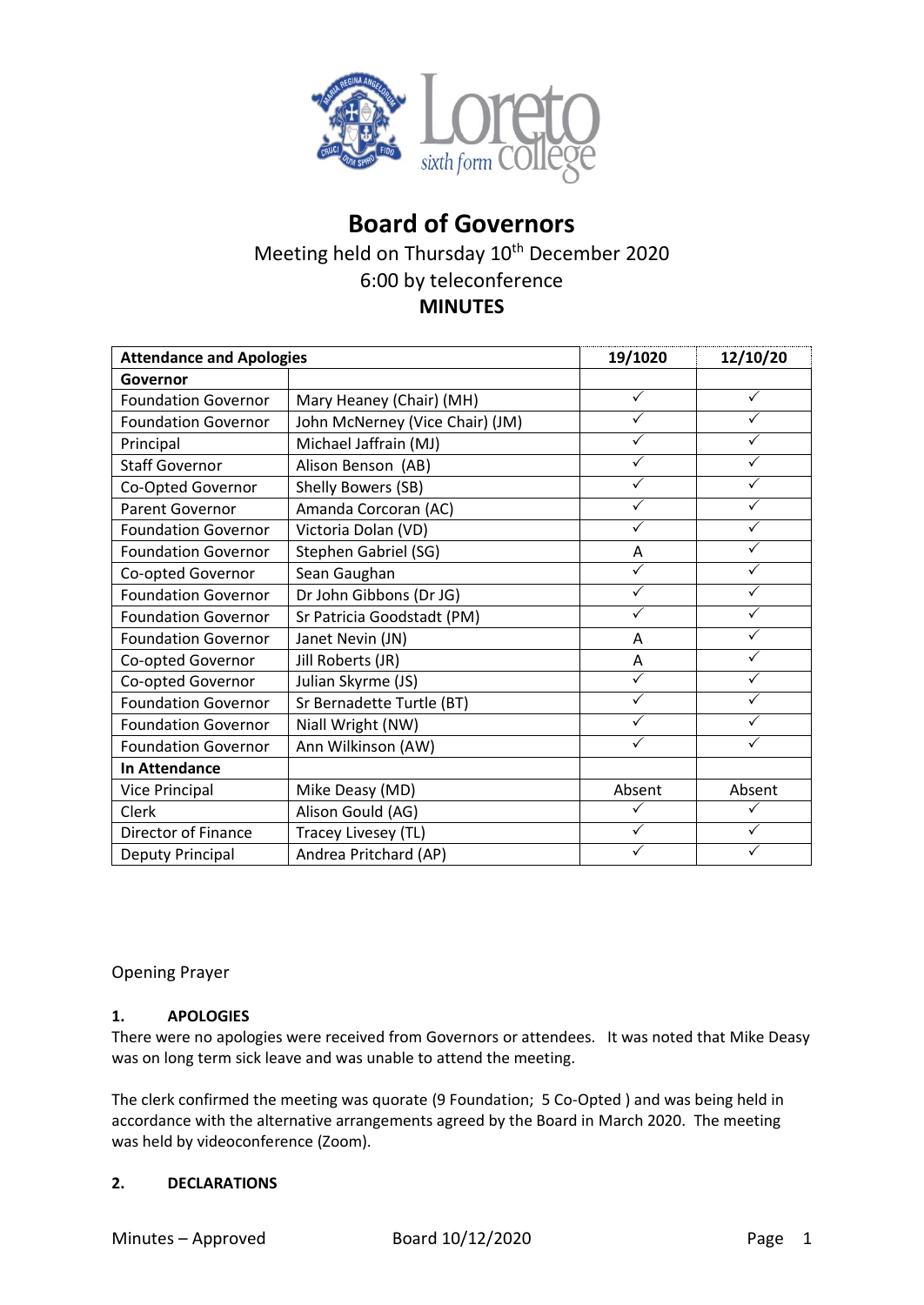There were no additional declarations of interest.

## **3. CONFIDENTIALITY**

There were no matters which the Governors agreed should be discussed or minuted confidentially.

## **4. NOMINATIONS, RESIGNATIONS AND TERMS OF OFFICE**

#### **a) Role Description – Vice Chair**

The role description was noted. There were no substantive comments.

#### **b) Nominations**

AW was nominated by MH and seconded by PG as Vice Chair and elected unanimously.

The Chair re-nominated John McNerney to serve as a foundation governor. The Board approved the nomination unanimously.

## **RESOLUTION R1 John McNerney to serve as a Foundation Governor for a period of 4 years effective from 19/10/2020, serving on the Standards Committee.**

It was noted that AC had agreed to remain as Parent Governor until the end of the academic year (as recommended by DFE during the COVID pandemic).

## **c) Resignations**

The resignations effective from 10/12/2020 of Jill Roberts (Co-opted) and Sister Bernadette Turtle (Foundation) from the Board of Governors were noted. The Clerk confirmed that the Board continued to be appropriately constituted.

## **5. MINUTES OF THE LAST MEETING (19/10/2020) AND MATTERS ARISING**

The minutes of the meeting held on 19/10/2020 circulated to governors were reviewed and agreed to be a true and accurate record subject to minor typographical amendments.

## **RESOLUTION R2 The minutes of the Board meeting held on 19/10 /2020 were approved.**

## **6. MATTERS ARISING**

The matters arising from the last meeting were reviewed and the status of actions was updated as below:

| Reference       | <b>Action</b>                                     | <b>Status</b>                    |
|-----------------|---------------------------------------------------|----------------------------------|
| AP1             | Report on progress on site development and        | Verbal Report was received       |
| 16/10/20        | expansion to be provided to the next Board        | from the Chair of the Campus     |
|                 | meeting.                                          | Development Working Group,       |
|                 |                                                   | outlining plans for Building and |
|                 |                                                   | Refurbishment project and        |
|                 |                                                   | potential for site expansion,    |
|                 |                                                   | indicating the project is on     |
|                 |                                                   | schedule. Ongoing.               |
| AP <sub>1</sub> | SB to forward enterprise catering contacts to the | Completed.                       |
| 19/10/2020      | College.                                          |                                  |
|                 |                                                   |                                  |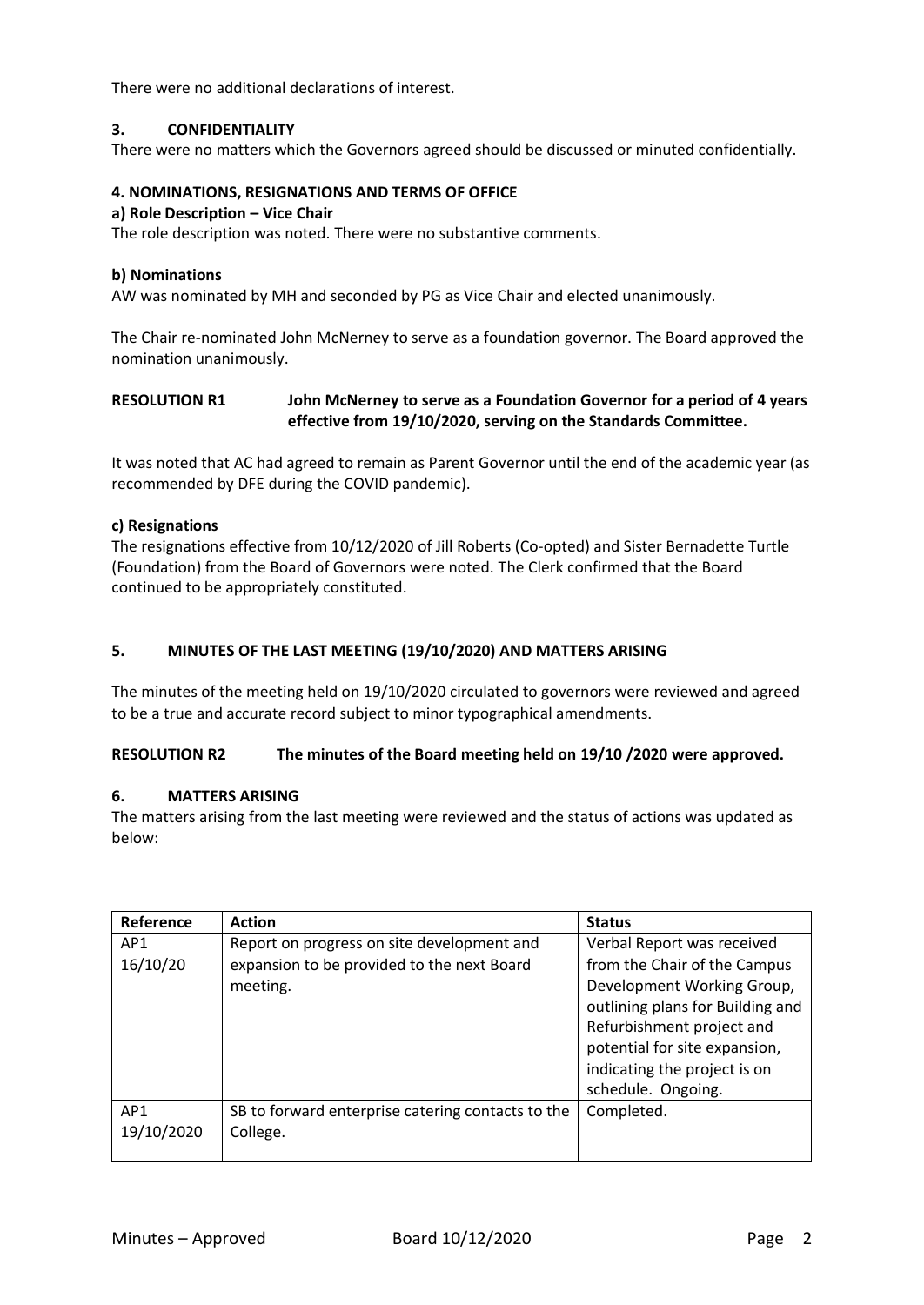| AP <sub>2</sub> | MH to discuss with MJ on how to construct a | In progress. Wellbeing is a key |
|-----------------|---------------------------------------------|---------------------------------|
| 19/10/2020      | regular and productive discussion on staff  | priority on Governance SAR      |
|                 | wellbeing at future Board meetings          | Action Plan 2020/21. Ongoing.   |

# AP2 16/10/20 Report on Catering Contract

The Principal reported that:

- Catering contract has been terminated; Catering Staff have been transferred to College staff under TUPE agreements.
- catering service is being brought in-house from 14<sup>th</sup> December 2020;
- price of food to students has been reduced; some residual invoices to be settled.

# **7. COMMITTEE MINUTES**

## **a) Minutes of committees**

(i) Finance and General Purposes Committee 16/10/2020 (confirmed)

The minutes were noted and approved.

## **RESOLUTION R3 The minutes for the FGP committee of 16/1020 were adopted.**

## **b) Reports from Committees**

- (i) Standards Committee 5/10/2020. The written report circulated was noted. There were no substantive comments.
- (ii) Audit Committee 26/11/2020. The written report circulated was noted. There were no substantive comments.
- (iii) Finance Committee 30/11 2020. The written report circulated was noted. There were no substantive comments.
- (iv) Standards Committee 7/12/2020. See agenda item 10 for a full discussion and report.

Campus Development Working Group 10/12/20. The Chair of the Group, SG gave a verbal report on the outcome of the meeting. The Working Group has recommended that City Build Construction are appointed as main contractors with a price for Ball cafeteria and Ward remodelling project with a tender price of £1,024,563. The total budget will be £1,552,513.

# **RESOLUTION R4 On recommendation from the Campus Development Working Group and the Finance and General Purposes Committee, City Build Construction are to be appointed to undertake the contract for development of Ball Cafeteria and Ward Remodelling, with a total budget of £1,552,513.**

## **8. PRINCIPAL'S REPORT ON PERFORMANCE AGAINST TARGETS SET IN THE STRATEGIC PLAN**

The paper circulated to governors was noted. The Principal highlighted that:

- Mary Ward Day took place in a different format with the hope that further activities can take place in Summer 2021.
- Election of Student Councillors have taken place
- EDI team have co-ordinated Black Lives Matter events, including enhanced social media activity
- UCAS application support is being provided to students
- Increased capacity for counselling
- New enrolment system has been effective; level of attendance, punctuality and behaviour is good.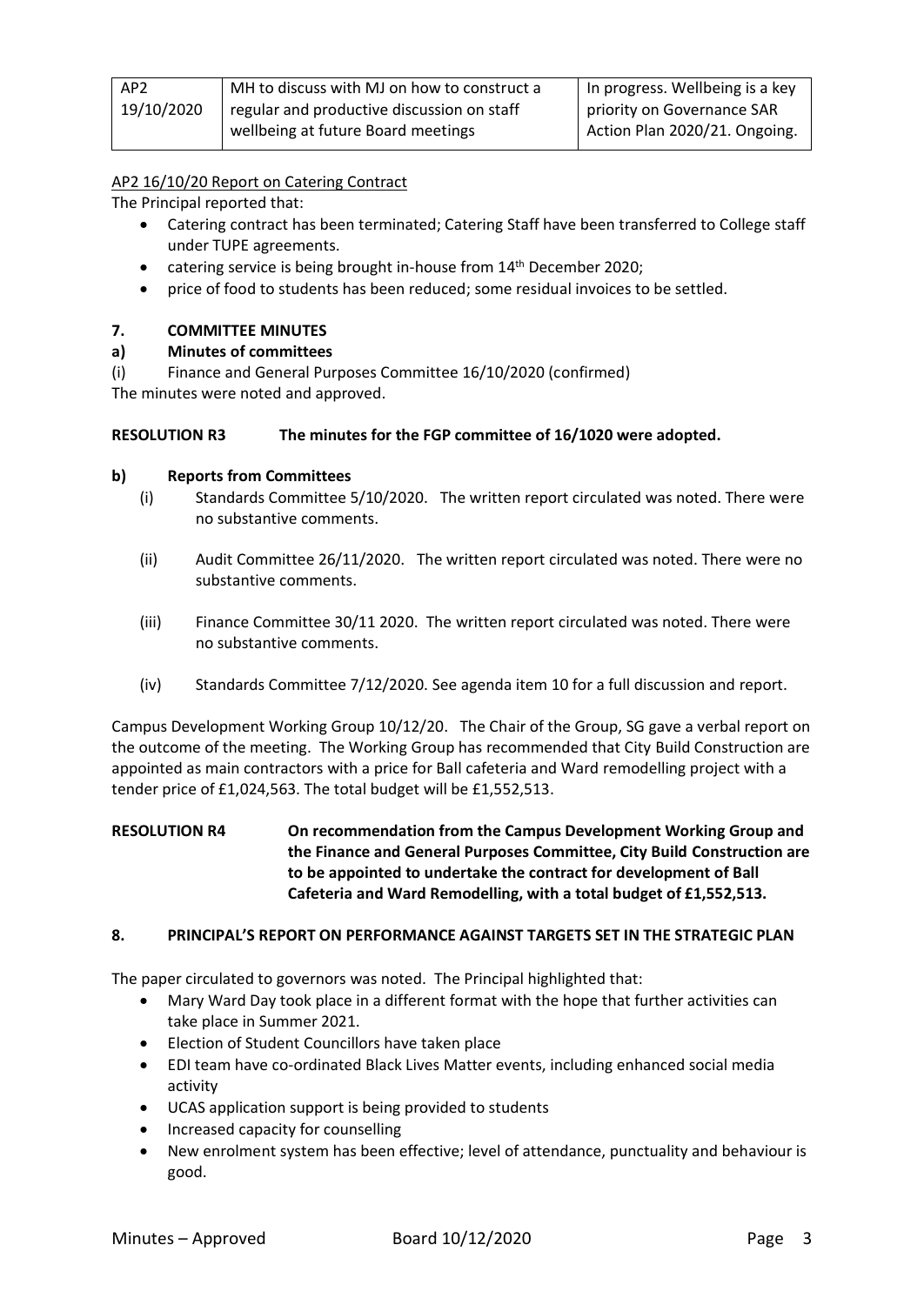- Marketing and recruitment material for 2021/22 has been developed and updated and is being provided online and remotely, providing opportunities to engage potential students.
- Good summer results which reflect previously high grade profiles.
- Current monitoring points are taking place as planned and are being monitored robustly. This monitoring data could support teacher assessed grades in the Summer if required.
- Wellbeing activities for staff and students are being promoted.
- LEEN events have been productive.

Governors noted the report and highlights.

## *Q: What are the arrangements for student governors this year?*

Due to the timing of meetings, it is not intended that student governors attend meetings but may provide reports and are invited to raise matters with governors.

Governor comments included:

- Student Governors should be invited to attend and gain greater engagement in governance.
- Consideration should be given to how to involve students in decision-making
- Student could join meeting remotely from home for later meetings; practical difficulties with transport for students attending 4pm meetings.
- Scheduling of meetings in relation to assessment points.
- There are examples of good practice from HE which could be considered.
- Consideration to be given to good practice from other colleges.

# **ACTION AP1 AP/AG to meet with CC and the Student Governors and agree how best to facilitate their engagement. AG to liaise with JS regarding good practice in engaging student governors.**

## **9. FINANCIAL MATTERS**

## **a) End of Year Reports**

(i) Financial Report and Statement ending 31/7/2020

The report was noted. TL highlighted:

- the key financial measures
- an actuarial adjustment for pension contributions
- Finance Lead Governors (JR) has reviewed the accounts along with FGP
- healthy increase in cash balance this year.

## (ii) Letters of Representation (Regulatory and Financial)

The letters circulated were noted. TL highlighted that there were some minor amendments subsequent to circulation, which were noted and discussed by Governors.

# **RESOLUTION 5 The Letters of Representation were approved.**

## (iii) Audit Findings Report

The report circulated was noted. TL highlighted that this was a "clean" audit with only minor recommendations for action made.

## **RESOLUTION R6 The Audit Findings report was approved.**

(iv) Regulatory Audit

The report circulated was noted.

## **RESOLUTION R7 the Regulatory Audit was approved.**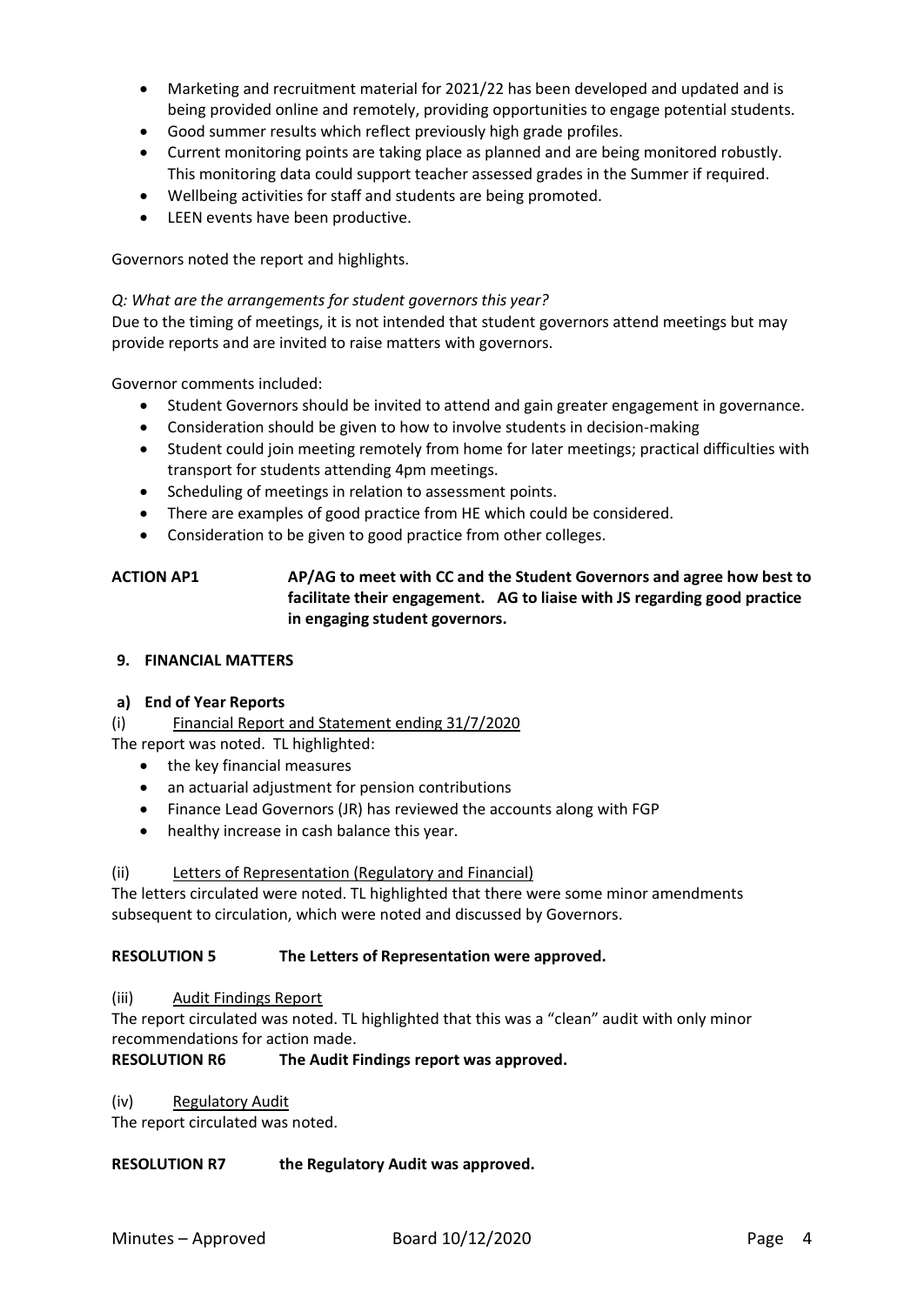# (v) FMCE

The report circulated was noted. TL reported that this report is not a statutory requirement but is completed for good practice.

# **RESOLUTION R8 The FMCE was approved for submission.**

# (vi) Report on Performance Against Financial Objectives 2019/20

The report circulated was noted. TL highlighted the positive performance on all measures, excepting Premises pay as a percentage of income and clarified that this ratio was dependent on the level of contracted services in a College.

# **RESOLUTION R9 The Report on Performance against Financial Objectives was approved.**

## (vii) Report from the Audit Committee

The report circulated was noted. NW highlighted the appointment of new internal auditors and how the College had overcome the challenges of undertaken audit remotely.

# **RESOLUTION R10 The Report from the Audit Committee was approved.**

## **b) Management Accounts October 2020**

The Report was noted. TL highlighted the key financial measures, noting income and expenditure variances against budget.

The Chair reported that FGP committee had thoroughly reviewed the accounts, noting the likely changes between the management accounts and the financial accounts.

## **RESOLUTION R11 Management Accounts for October 2020 were approved.**

# **c) Internal Audit Schedule 2020/21**

The report circulated was noted. TL highlighted that the internal audit plan had been approved and that risk management would be included in the 2021/22 schedule.

# **RESOLUTION R12 The Internal Audit Schedule approved by Audit Committee was noted.**

# **10. SELF ASSESSMENT AND VALIDATION REPORT**

The report was noted and reviewed. The Director of Finance, Resources and Estates confirmed the grades proposed by the Standards Committee following the Validation of the Self-Assessment process and highlighted:

- Standards Committee had debated the validity and robustness of Centre Assessed Grades awarded last year.
- Quality Improvement Plans 2019/20 have been carefully monitored.
- Strengths and Areas for Development will form part of the Executive Summary of the paper submitted to the DfE in January 2021

Chair of the Standards Committee reported that there was a very thorough process for the validation process, which encouraged robust challenge and that Committee Members felt very confident in the process.

## **11. DEPUTY PRINCIPAL'S REPORT**

The report was noted. The Deputy Principal highlighted that:

• Weekly Worship is being appreciated by students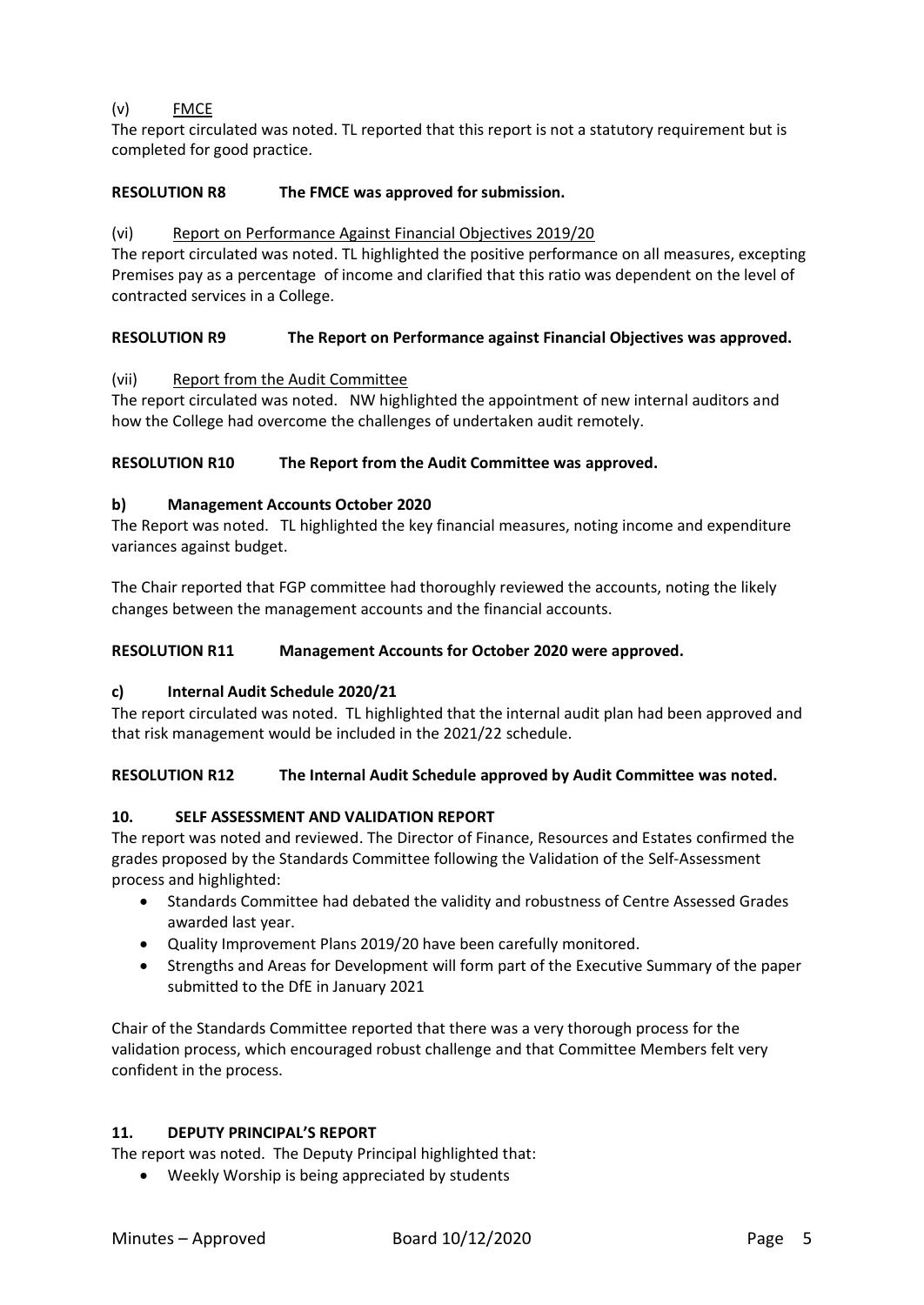- Usual Christmas activities are being delivered remotely
- Safeguarding support is being provided to 416 students with a need level of 2 or greater, which is increasing, with over 200 having a primary mental health need. There has also been an increase in students with the highest level of need.
- Personalised reporting system is being particularly effective for the most vulnerable students and practical support is being provided over Christmas period.
- Careers are now meeting all the Gatsby Benchmarks and the Quality in Careers standard has been achieved. Outcome from Careers Audit due shortly.
- One student suspended for persistent non-adherence to COVID guidelines.
- Attendance Awards have been provided to more than double the number of students compared to last year, demonstrating the very high attendance levels this year.

# *Q: Are more students being counselled on changing courses as students may have been awarded high CAGS at GCSE?*

There are increased levels of anxiety about assessment; many who haven't taken external examinations are lacking confidence. College has reported more students wanting to drop from 3 to 2 A levels than in previous years. Tutors are supporting students either on campus or remotely.

## **12. LORETO TRUST BOARD UPDATE**

PG reported that the Trust Board had considered the support required for senior managers and the stresses and opportunities of the current academic year.

## **13. GOVERNANCE MATTERS**

## **a) Chair's Report**

The Governance SAR was noted. The Chair highlighted:

the priorities for governance in 2020/21, in particular staff wellbeing.

Discussions with the Principal and the external advisor to performance review regarding wellbeing, with an action plan being developed.

Standards Committee are giving an even deeper level of scrutiny to student safeguarding matters to monitor student wellbeing.

## **b)Clerk's Report**

The Clerk gave a verbal report updating governors on the opportunity to join the SFCA Winter Conference on 13th January 2021 (online) and the implementation of the skills audit.

## **14. POLICIES FOR REVIEW**

## **(i) Pay Policy (reviewed by FGP 30/11/2020)**

The report was noted and the policy was reviewed. MJ reported that:

- The policy has been reviewed extensively by the FGP committee and Remuneration Committees.
- The policy has been developed with advice from relevant professional advisors

## **RESOLUTION R13 The Pay policy was approved.**

## **(ii) Attendance Management (FGP 30/11/20)**

The report was noted and the policy was reviewed. MJ reported that the policy has been reviewed extensively by the FGP committee.

## **RESOLUTION R14 The Attendance Management policy was approved subject to alternative re-phrasing of "direct reports".**